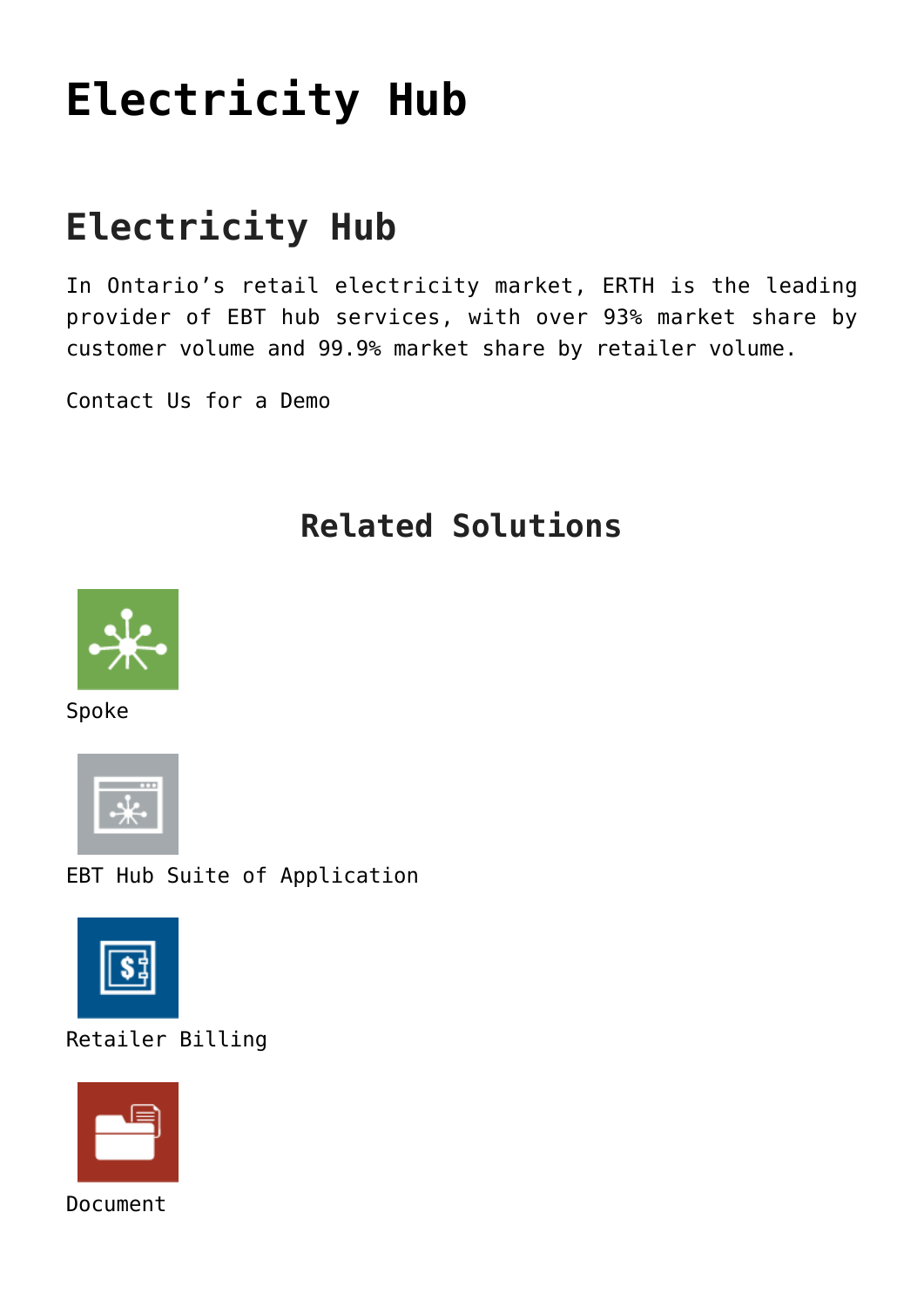#### Management



Utility Billing

- The EBT Hub allows for highly secure and reliable connectivity to all market participants.
- The Hub has had 100% uptime for over 2 years now, whilst consistently processing and mail-boxing transactions in less than 4 hours.
- The Hub is hosted at a state-of-the world class hosting facility, with both data and application redundancies and the application and database are monitored 24/7 by EBT Hub Administrators.



### **Hub Suite of Applications**

Connected to the Hub is also the EBT Hub Suite of Applications that greatly increase our clients' productivity

- EBT Viewer
- Account Viewer